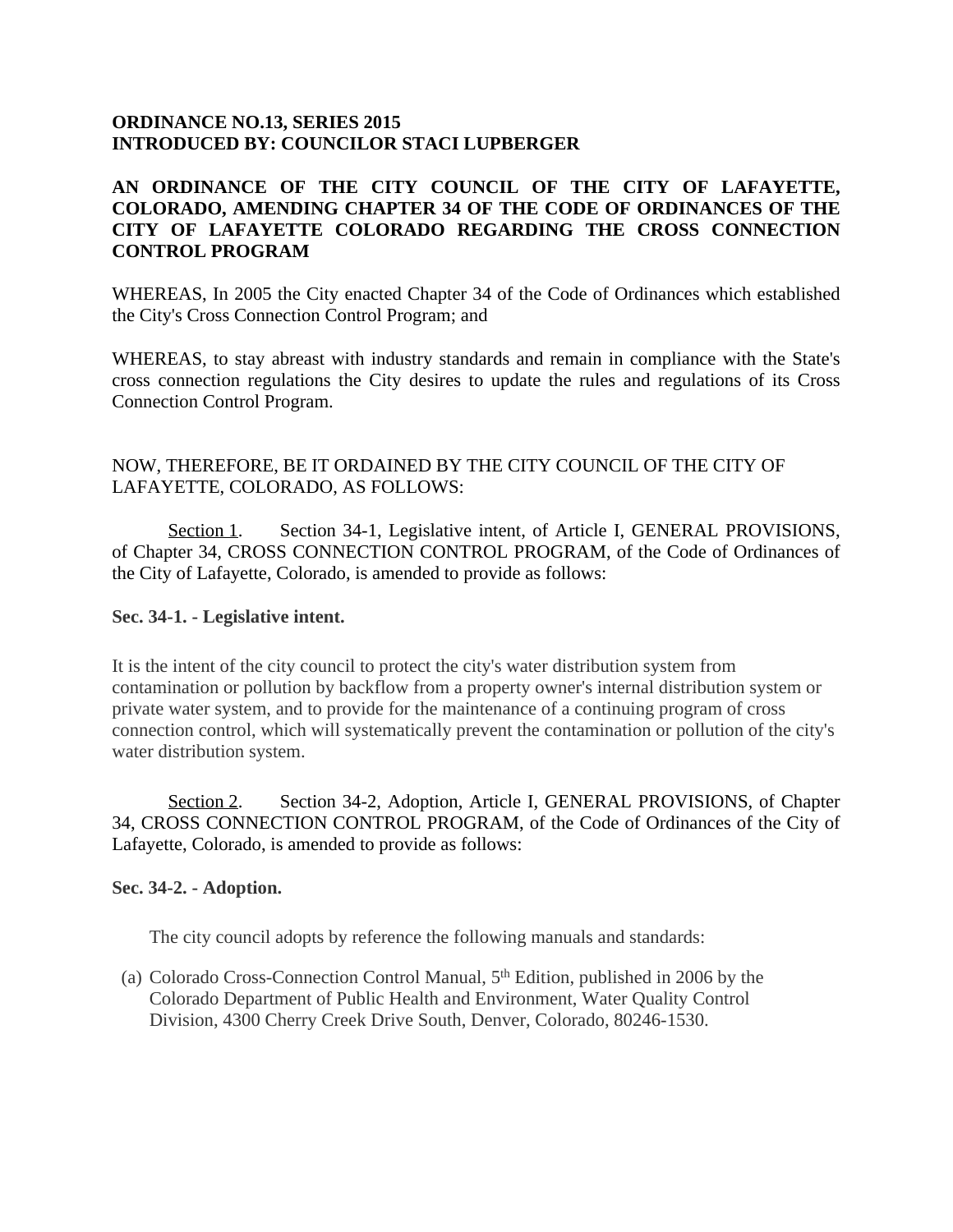- (b) The Manual of Cross Connection Control, 10th Edition, published in October 2009 by the Foundation for Cross Connection Control and Hydraulic Research, University of Southern California, University Park, Los Angeles, California, 80089.
- (c) The National Fire Protection Association standards: NFPA 13 Standard for the Installation of Sprinkler Systems, 2013 Edition, and NFPA 24 - Standard for the Installation of Private Fire Service Mains and Their Appurtenances, 2013 Edition, published by the National Fire Protection Association, 1 Batterymarch Park, Quincy, Massachusetts, 02169-7471.
- (d) American Water Works Association C510-07, Standard for Double Check Valve Backflow-Prevention Assembly, and C511-07, Standard for Reduced Pressure Principle Backflow-Prevention Assembly.

Section 3. Section 34-3, Authority, Article I, GENERAL PROVISIONS, of Chapter 34, CROSS CONNECTION CONTROL PROGRAM, of the Code of Ordinances of the City of Lafayette, Colorado, is amended to provide as follows:

## **Sec. 34-3. - Authority.**

In addition to the city's home rule powers, the authority to implement and maintain controls and regulations on cross connections is contained in the following legislation and regulations:

- (a) Clean Water Act 33, United States Code (U.S.C.) § 1251 et seq. (1987).
- (b) Safe Drinking Water Act; Title XIV Safety of Public Drinking Water Systems of the Public Health Service Act, codified as 42 U.S.C. § 300f et seq. (1974), Public Law 104- 182 Safe Drinking Water Act Amendments of 1996.
- (f) Colorado Cross-Connection Control Manual, 5th Edition, published in 2006 by the Colorado Department of Public Health and Environment, Water Quality Control Division, 4300 Cherry Creek Drive South, Denver, Colorado, 80246-1530.

Section 5. Section 34-4, Responsibility, Article I, GENERAL PROVISIONS, of Chapter 34, CROSS CONNECTION CONTROL PROGRAM, of the Code of Ordinances of the City of Lafayette, Colorado, is amended to provide as follows:

## **Sec. 34-4. - Responsibility.**

(a) The director of public works is hereby delegated the responsibility for implementing a cross connection control program in accordance with this chapter and for enforcement thereof. If a backflow prevention device is required at the city water service connection to any property owner's premises for the protection of the city water system, the director of public works shall give notice in writing to the property owner to install an approved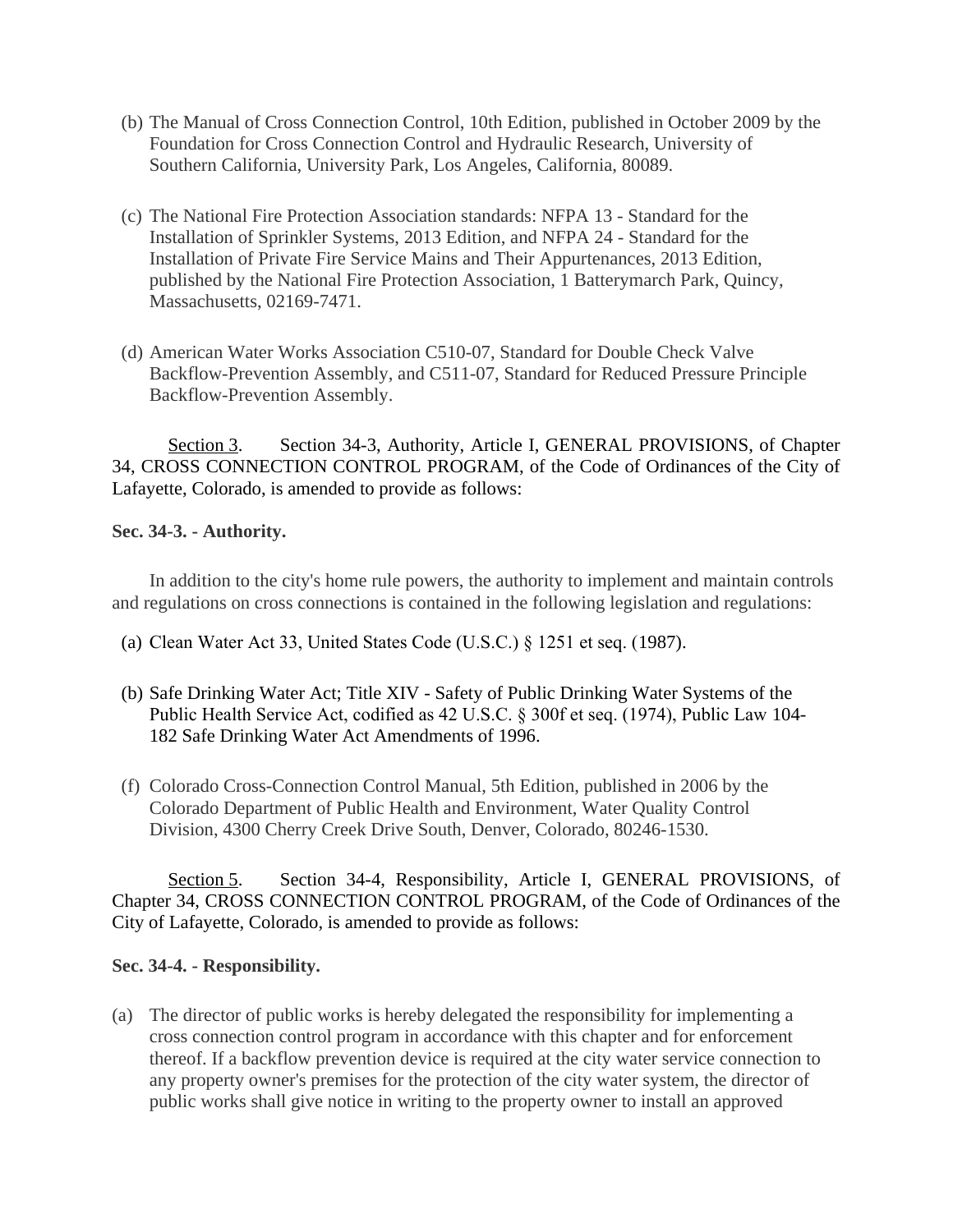backflow prevention device at each service connection to the premises. The property owner shall install an approved device or devices at the owner's own expense.

- (b) No provision of this chapter exempts the property owner from the cross connection control provisions for internal water distribution systems as set forth in the most current International Plumbing Code, adopted by reference in chapter 30 of the Code.
- (c) The property owner is solely responsible for preventing pollutants and contaminants in water distributing pipes located within their property from entering the municipal potable water supply.
	- (1) The property owner's responsibility starts at the point of delivery and includes all of the connections to, and the operation of any domestic, irrigation, or fire sprinkler systems.
	- (2) The property owner is solely responsible for the purchase, installment and maintenance of any required backflow prevention device, and for ensuring that all initial and annual testing is completed per the requirements of this chapter.
	- (3) The property owner must keep accurate records of all tests, inspections and repairs for at least three (3) years. The property owner is required to provide the public works department with copies of these records upon request.

Section 5. Section 34-5, Definitions, of Article I, GENERAL PROVISIONS, of Chapter 34, CROSS CONNECTION CONTROL PROGRAM, of the Code of Ordinances of the City of Lafayette, Colorado, is amended to provide as follows:

#### **Sec. 34-5. - Definitions.**

*Certified Backflow Prevention Assembly Tester* means any person who has passed a State of Colorado certified or sponsored testing and inspection course, and who is listed by the State of Colorado as a certified backflow prevention assembly tester.

*Compliance date* means the day upon which such installation, testing, or repair shall be completed as set forth in Section 34-40.

*Fire sprinkler system* means an automatic sprinkler system for fire suppression that operates automatically when its heat-activated element is heated to its thermal rating or above, allowing water to discharge over a specified fire area and includes a device for actuating an alarm when the system is in operation.

 *Hazard, pollution* means an actual or potential threat to the physical properties of the water system or to the potability of the public or the consumer's potable water system which would constitute a nuisance or be aesthetically objectionable or could cause damage to the system or its appurtenances, but would not be dangerous to health.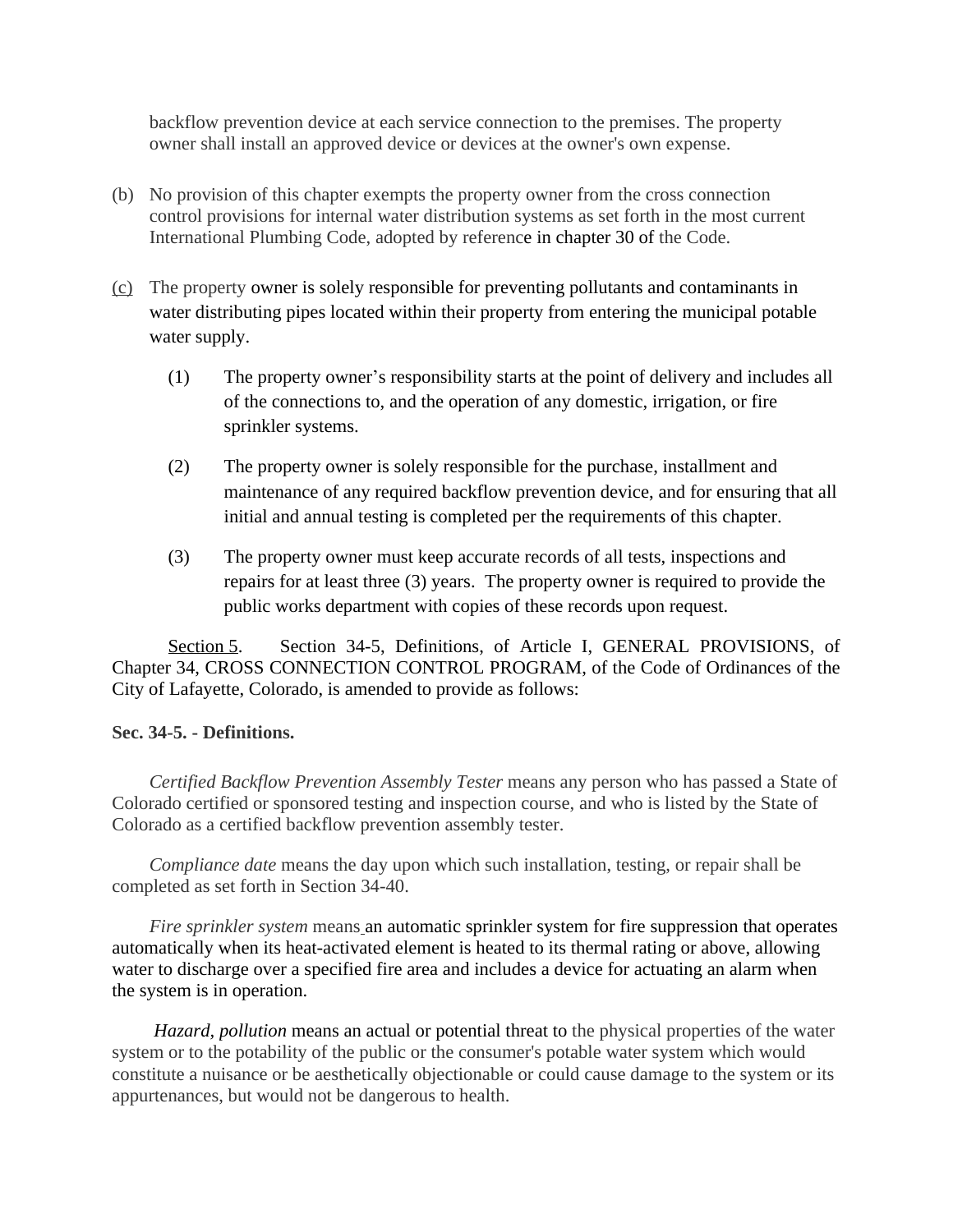*Industrial fluids system* means any system containing a fluid or solution which may be chemically, biologically or otherwise contaminated or polluted in a form or concentration such as would constitute a health, system, pollution or plumbing hazard if introduced into an approved water supply. This may include, but not be limited to, polluted or contaminated waters; all types of process water and "used waters" originating from the public water system which may have deteriorated in sanitary quality; chemicals in fluid form; cooling tower and/or cooling towers that are chemically or biologically treated or stabilized with toxic substances; contaminated natural waters such as from wells, springs, streams, rivers, lakes, dams, ponds, retention pits, irrigation canals or systems, etc.; oils, gases, glycerin, paraffins, caustic and acid solutions and other liquid and gaseous fluids used in industrial or other purposes or for fire-fighting purposes.

*Passing test* means a passing or satisfactory result of the testing procedures as set forth in the Colorado Cross-Connection Control Manual.

*Point of delivery* means the location of the water meter for in building water use, the location of the irrigation meter for outdoor water use, or the location of the fire sprinkler system tap into the city's water distribution system for fire system water use.

*Property owner* means any person who, alone, jointly or severally with others, or in a representative capacity (including, without limitation, an authorized agent, executor or trustee) has legal or equitable title to any property in question

Section 6. Section 34-26, Installation, Article II, REQUIREMENTS, of Chapter 34, CROSS CONNECTION CONTROL PROGRAM, of the Code of Ordinances of the City of Lafayette, Colorado, is amended to provide as follows:

#### **Sec. 34-26. - Installation.**

- (g) In order to ensure that backflow prevention assemblies continue to operate satisfactorily, it is necessary that they be tested by a Colorado state certified backflow prevention assembly tester approved by the public works department, at the time of installation, and at least annually as required herein thereafter. Such test shall be conducted in accordance with the Colorado Cross-Connection Control Manual or the Manual of Cross-Connection Control performance standards and field test procedures as directed by the Colorado Department of Health. The backflow assembly test results, plumbing permit and test permit number shall be submitted to the public works department within five (5) days of the test, in the manner as prescribed in section 34-33 of this chapter.
- (j) All fire sprinkling systems shall be equipped with appropriate backflow prevention assembly to protect the potable water supply:
	- (1) All glycol (ethylene or propylene) or antifreeze systems shall have an approved reduced pressure principal assembly for containment.
	- (2) Dry fire systems shall have an approved double check valve installed upstream of the air pressure valve.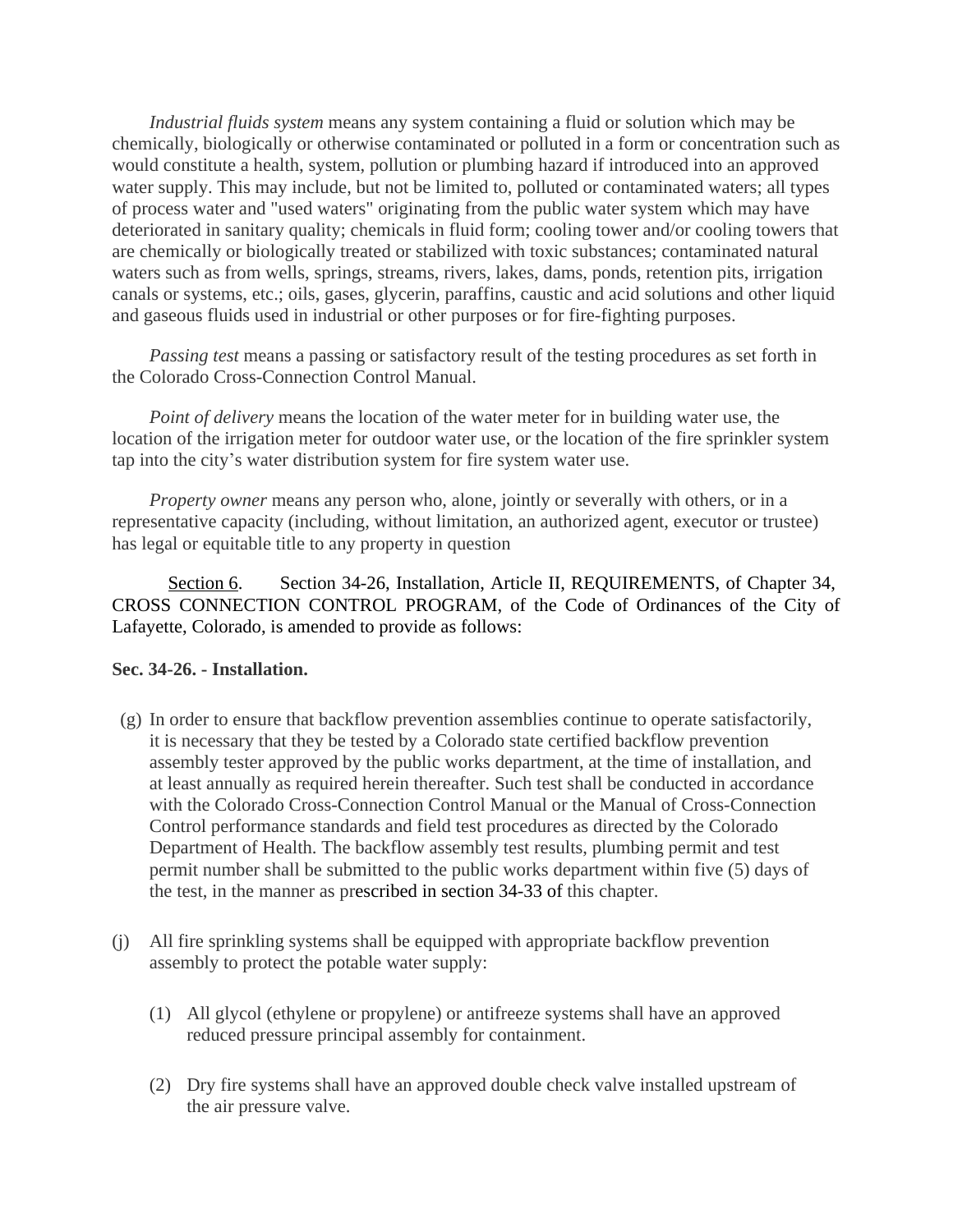Section 7. Section 34-28, Standards, Article II, REQUIREMENTS, of Chapter 34, CROSS CONNECTION CONTROL PROGRAM, of the Code of Ordinances of the City of Lafayette, Colorado, is amended to provide as follows:

#### **Sec. 34-28. - Standards.**

Backflow prevention devices shall adhere to the following standards:

- (a) Any backflow prevention assembly required herein shall be of a model and size approved by the public works department. The term approved backflow prevention assembly shall mean an assembly that has been manufactured in full conformance with the standards established by the manuals, standards and codes set forth in section 34-2 of this chapter.
- (b) No backflow prevention assembly shall be installed in ground or below ground.
- (c) Backflow assemblies used on fire lines shall have O.S. and Y. valves listed by Underwriter Laboratories (UL), Factory Manual (FM) and the National Fire Protection Association.
- (d) Backflow prevention devices currently installed that are not approved or backflow devices of the incorrect type shall be replaced with an approved device within thirty (30) days of the effective date of this ordinance..
- (e) Only backflow devices tested and certified by the following organization will be allowed to be installed:

Foundation for Cross Connection Control and Hydraulic Research University of Southern California University Park Los Angeles, CA 90089-0231

Section 8. Section 34-30, Inspections, testing, and repair—Nonresidential connections, Article III, TESTING REQUIREMENTS, of Chapter 34, CROSS CONNECTION CONTROL PROGRAM, of the Code of Ordinances of the City of Lafayette, Colorado, is amended to provide as follows:

#### **Sec. 34-30. - Inspections, testing, and repair—Nonresidential connections.**

It is the responsibility of the property owner of all nonresidential connections to have certified inspections and operational tests made on the backflow prevention device upon installation and at least annually thereafter. The director of public works may require certified inspections at more frequent intervals. These inspections and tests shall be made at the expense of the property owner and will be performed by a certified backflow prevention assembly tester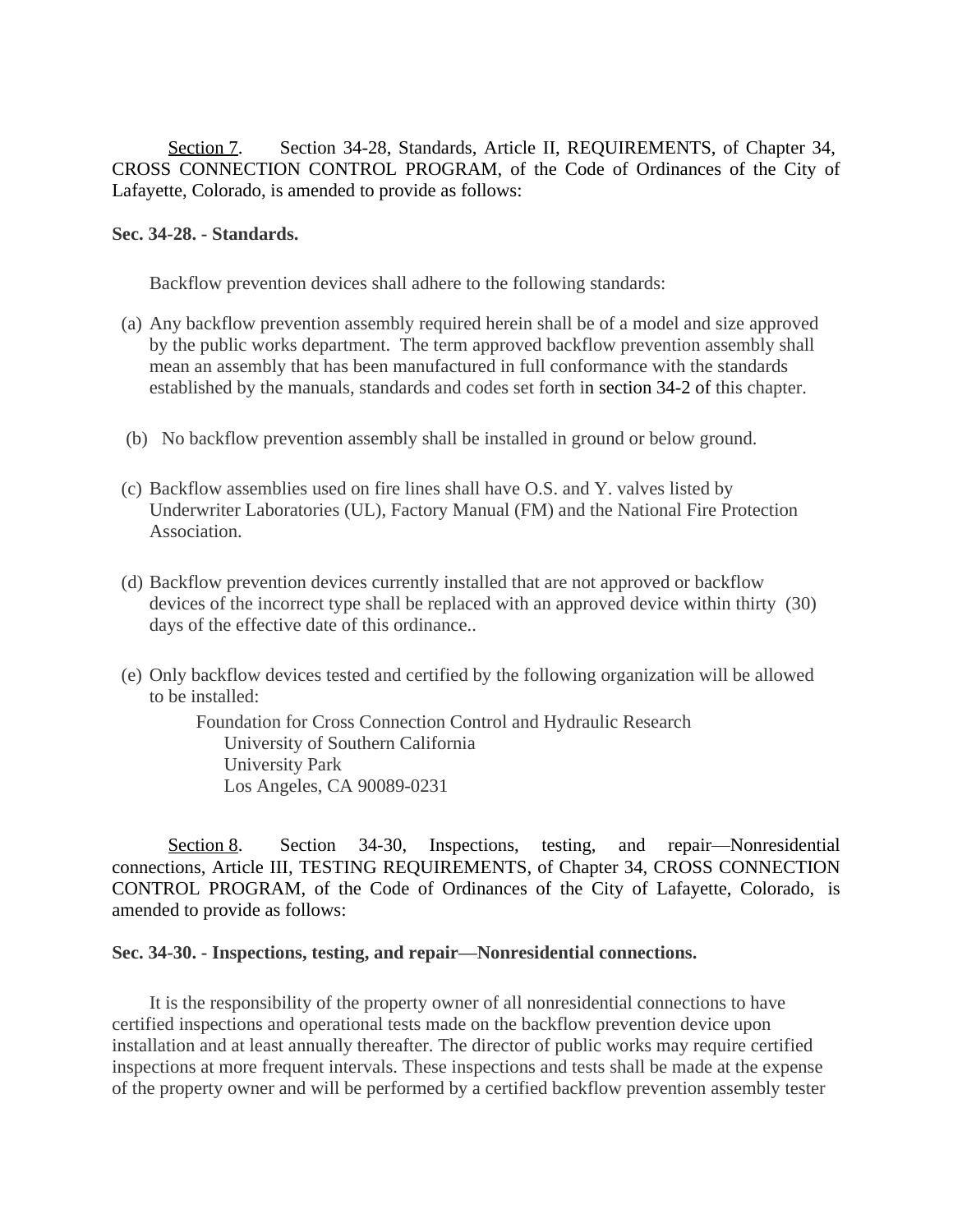approved by the director of public works. A backflow prevention device will be repaired or replaced at the expense of the property owner whenever a device is found to be defective.

- (a) Annually, it will be the obligation of the property owner of any premises where any backflow prevention assemblies are installed to have a certified test made of the assemblies. In those specific instances where the public works department deems the hazard to be great enough, it will require certified inspection at more frequent intervals. The cost for any test under this section shall be at the property owner's expense. All tests shall be performed by a certified technician approved by the public works department.
- (b) As necessary, the assembly shall be repaired or replaced and retested within five (5) business days at the expense of the property owner whenever the assembly or assemblies are found to be defective. The certified backflow assembly prevention tester shall notify the public works department of any defect or failure of annual testing with twenty four (24) hours of the test. Records or copies of same, of all such tests, repairs or replacement shall be kept by the tester of the assembly and the property owner, and a copy or copies shall be sent to the public works department within five (5) business days of the test, in the manner as prescribed in section 34-33 of this chapter.
- (c) All testing gauges shall be kept in proper working condition and tested and calibrated for accuracy yearly, or more often in the event of questionable readings.
- (d) The public works department retains the right to test or otherwise check the installation and operation of any containment assembly at any time.
- (e) All fire sprinkler system backflow devices must be tested by a certified backflow prevention assembly tester who is registered as a Fire Suppression System Contractor – Backflow with the Colorado Department of Public Safety Division of Fire Prevention and Control.
- (f) All fire sprinkler systems with chemical or antifreeze additives must drain to the sanitary waste water system, and not to the stormwater system, when being backflow tested and maintained
- (g) This section shall also apply to all irrigation services.

Section 9. Section 34-31, Same—Residential connections, Article III, TESTING REQUIREMENTS, of Chapter 34, CROSS CONNECTION CONTROL PROGRAM, of the Code of Ordinances of the City of Lafayette, Colorado, is amended to provide as follows:

#### **Sec. 34-31. - Same—Residential connections.**

It is strongly encouraged that all residential water service connections have certified inspections completed annually on their irrigation backflow devices. All inspections and tests shall be made at the expense of the property owner and will be performed by a certified backflow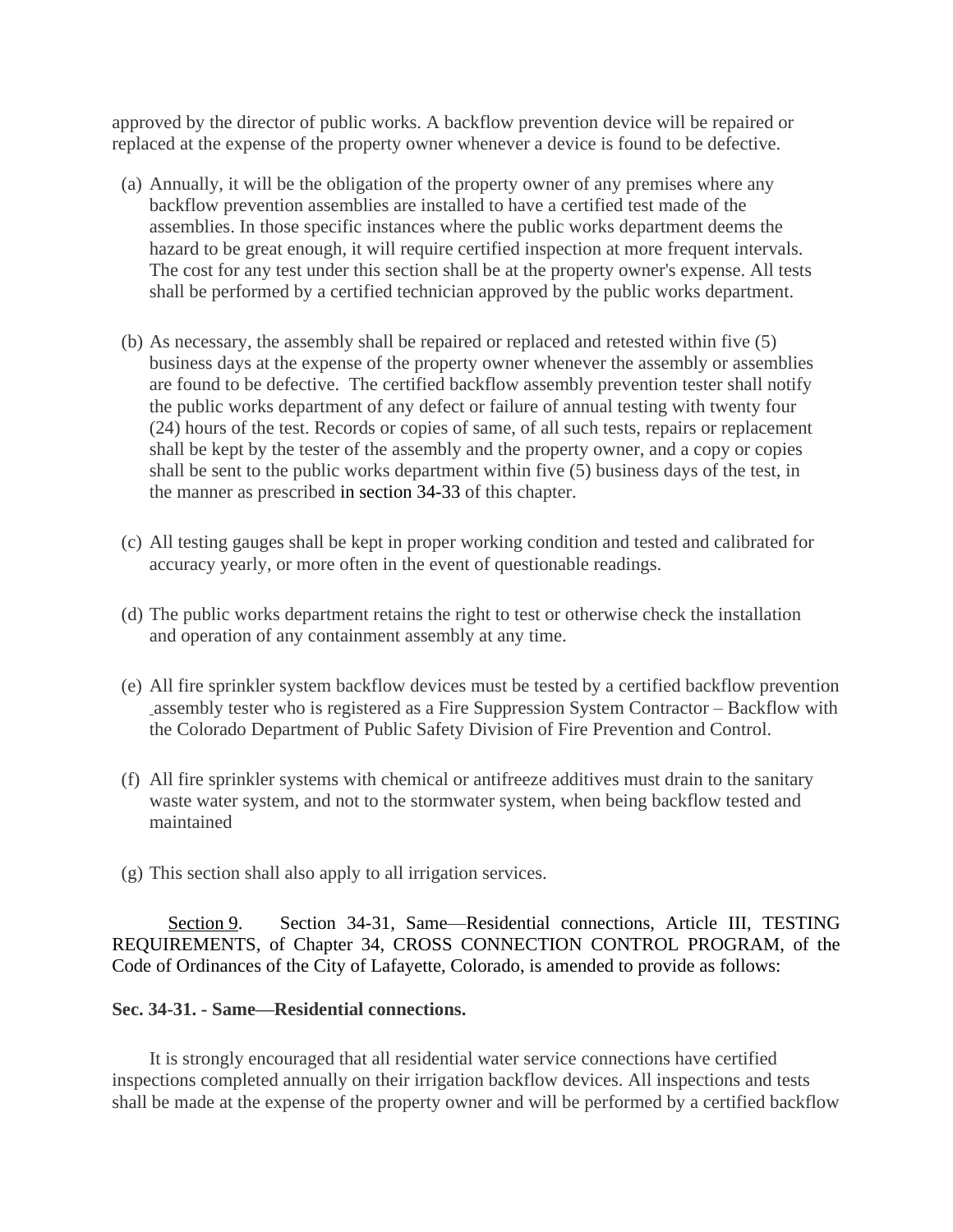prevention assembly tester and reported in the manner as prescribed in section 34-33 of this chapter.

- (a) All water service connections served by the city or a consecutive water system or water district served by the city that have any type of auxiliary water supply will be tested according to section 34-30 of this chapter.
- (b) In those specific instances where the public works department deems that a hazard to the city water system exists, it will require a certified inspection to be completed within five (5) working days of written notification. Annual inspections shall be required until the public works director deems that a hazard no longer exists.

Section 10. Section 34-33, Reporting and record-keeping, Article III, TESTING REQUIREMENTS, of Chapter 34, CROSS CONNECTION CONTROL PROGRAM, of the Code of Ordinances of the City of Lafayette, Colorado, is amended to provide as follows:

## **Sec. 34-33. - Reporting and record-keeping.**

The certified backflow prevention assembly tester will report on a form approved by the city, the results of inspections, tests, and maintenance to the director of public works and the property owner. This report will be submitted to the director of public works within five (5) business days following the completion of the inspection, test, or maintenance of the device. The report will be submitted to the public works department via e-mail, FAX or hand delivery and hand written reports are not acceptable. The certified tester shall also, on a tag approved by the city, attach a tag to the backflow prevention device following each inspection, test, or maintenance activity with the following information: date of test, device serial number and the State issued certification number of the backflow prevention assembly tester that performed the activities. Records of all inspections, tests, or maintenance activities, including materials and parts changed, shall be kept by the certified backflow prevention assembly tester, the property owner, and the director of public works for a period of not less than five (5) years.

Section 11. Section 34-40, Compliance and compliance dates, Article IV, ENFORCEMENT AND PENALTIES, of Chapter 34, CROSS CONNECTION CONTROL PROGRAM, of the Code of Ordinances of the City of Lafayette, Colorado, is amended to provide as follows:

#### **Sec. 34-40. – Compliance, and compliance dates.**

(a) Certified backflow prevention testers shall submit completed passing test forms for irrigation backflow systems to the public works department by no later than May 31<sup>st</sup> of each calendar year, and for domestic and fire backflow systems by no later than August 31<sup>st</sup> of each calendar year.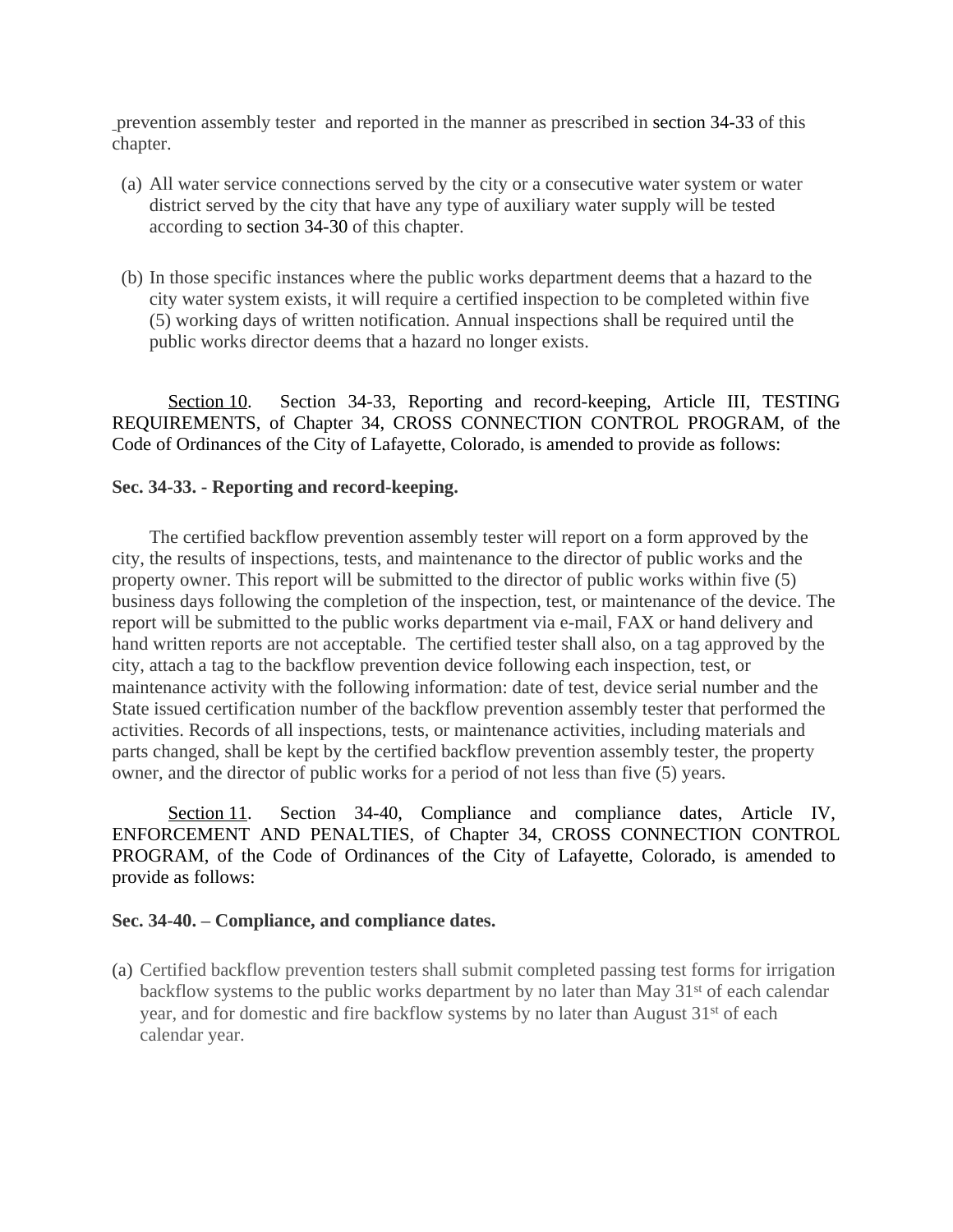- (b) Property owners shall be solely responsible for the installation, maintenance, testing or inspection of backflow prevention assemblies as set forth in this chapter. Failure to meet these requirements shall be grounds for the discontinuance of water service to the premises.
- (c) Service of water to any premises may also be discontinued by the public works department if unprotected cross-connections exist on the premises, or if any defect is found in an installed backflow prevention assembly, or if a backflow prevention assembly has been removed, bypassed, not repaired, failed to be retested after repairs or for failure to perform the annual certification inspection. Service shall not be restored until such conditions or defects are corrected.
- (d) Discontinuance of service may be summary, immediate and without notice whenever, in the judgment of the city administrator, the administrator's designated representative, or upon the recommendation of the public works director, such action is immediately necessary to protect the purity of the city's potable water supply or the safety of the city's water distribution system.

Section 12. If any article, section, paragraph, sentence, clause or phrase of this ordinance, as adopted herein, is held to be unconstitutional or invalid for any reason, such decision shall not affect the validity or constitutionality of the remaining portions of this ordinance. The City Council hereby declares that it would have passed this ordinance and each part or parts hereof irrespective of the fact that any one part or parts be declared unconstitutional or invalid.

Section 13. All other ordinances or portions thereof inconsistent or conflicting with this ordinance or any portion hereof is hereby repealed to the extent of such inconsistency or conflict.

Section 14. The repeal or modification of any provision of the Code of Ordinances of Lafayette, Colorado by this ordinance shall not release, extinguish, alter, modify or change in whole or in part any penalty, forfeiture or liability, either civil or criminal, which shall have been incurred under such provision. Each provision shall be treated and held as still remaining in force for the purpose of sustaining any and all proper actions, suits, proceedings and prosecutions for enforcement of the penalty, forfeiture or liability, as well as for the purpose of sustaining any judgment, decree or order which can or may be rendered, entered or made in such actions, suits, proceedings or prosecutions.

Section 15. This ordinance shall become effective upon the latter of the  $10<sup>th</sup>$  day following enactment, or the day following the final publication of the ordinance.